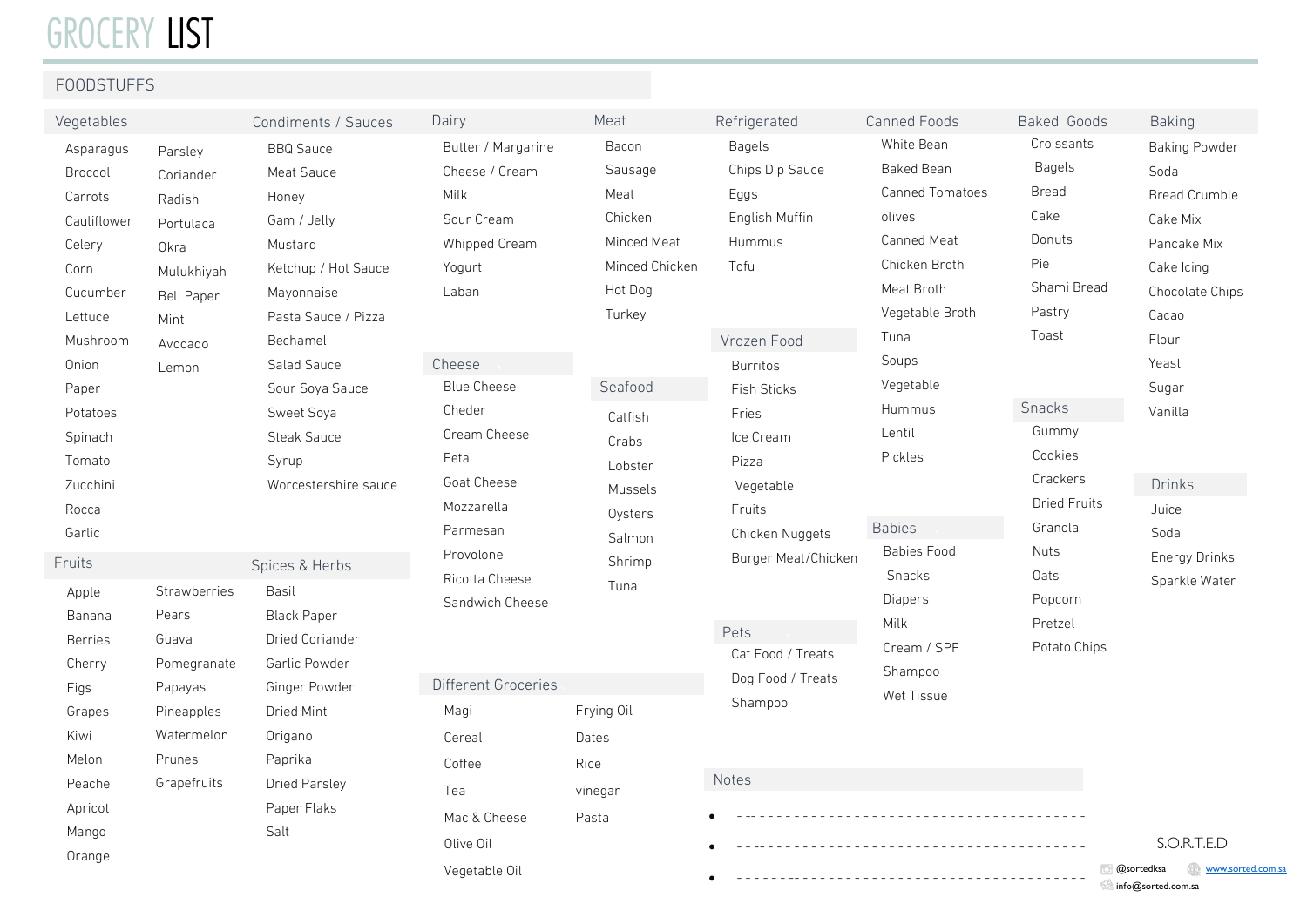## GROCERY LIST

| HOUSEHOLD                                           |                                          |                                             |                                  |       |
|-----------------------------------------------------|------------------------------------------|---------------------------------------------|----------------------------------|-------|
| Personal Care                                       | <b>Cleaning Products</b>                 | Kitchen                                     | Other Stuff                      | Notes |
| Deodorant<br>Hand Soap                              | Air Freshener<br>Bathroom Cleaner        | Aluminum Foil<br>Plastic Warp               | Car Supplies<br><b>Batteries</b> |       |
| Body Soap<br>Cosmetics                              | Bleach<br>Detergent                      | Tissue<br>Non-Stick Spray<br>Sandwich Paper | Charcoal<br>Lights Bulbs         |       |
| Cotton Swap<br>Floss<br>Face Wash                   | Dishwash<br>Garbage Bag<br>Glass Cleaner | Freezer Bag<br>Wax Paper                    | Magazine / Newspaper             |       |
| Face Tissue<br>Feminine Products                    | Mop<br>Sponges / Scrubber                |                                             |                                  |       |
| Lip Palm<br>Hair Gel / Spray                        |                                          |                                             |                                  |       |
| Body Cream<br>Mouth Wash<br><b>Shaving Supplies</b> |                                          |                                             |                                  |       |
| Shaving Cream<br>Shampoo / Conditioner              |                                          |                                             |                                  |       |
| SPF<br><b>Toilet Tissue</b><br>Toothbrush           |                                          |                                             |                                  |       |

Toothpaste

#### S.O.R.T.E.D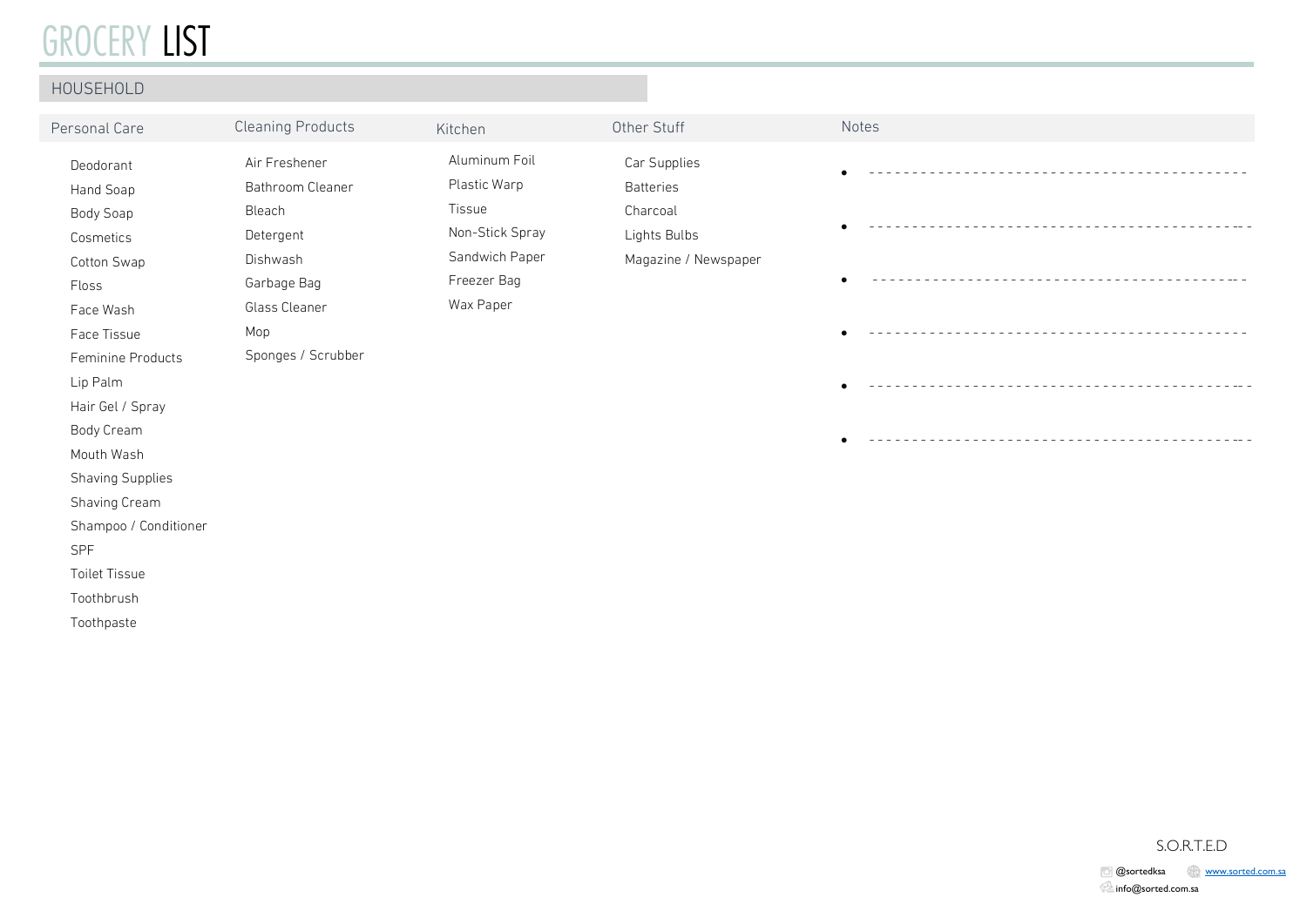# **WEEKLY MEAL PLAN**

| <b>MEALS</b>    | <b>GROCERY LIST</b>                                                            |
|-----------------|--------------------------------------------------------------------------------|
| <b>SUNDAY</b>   | $\bullet$                                                                      |
|                 | $\bullet$                                                                      |
| <b>MONDAY</b>   | $\bullet$                                                                      |
|                 | $\bullet$<br>$\bullet$                                                         |
|                 | $\bullet$                                                                      |
| <b>TUESDAY</b>  | $\bullet$                                                                      |
|                 | $\bullet$                                                                      |
|                 | $\bullet$                                                                      |
| WEDNESDY        | $\bullet$                                                                      |
|                 | $\bullet$                                                                      |
|                 | $\bullet$<br>$\bullet$                                                         |
| <b>TUESDAY</b>  | $\bullet$                                                                      |
|                 | $\bullet$<br>.                                                                 |
| <b>FRIDAY</b>   | $\bullet$                                                                      |
|                 | $\bullet$<br>$\sim$ $\sim$ $\sim$<br>$- - - - - - -$                           |
|                 | $\bullet$<br><br>-----------                                                   |
| <b>SATURDAY</b> | $\bullet$                                                                      |
|                 | $\bullet$<br>$\bullet$                                                         |
|                 | $- - - - - -$<br>$\bigcirc$<br>$0 \  \  \, 0 \  \  \, 0 \  \  \, 0 \  \  \, 0$ |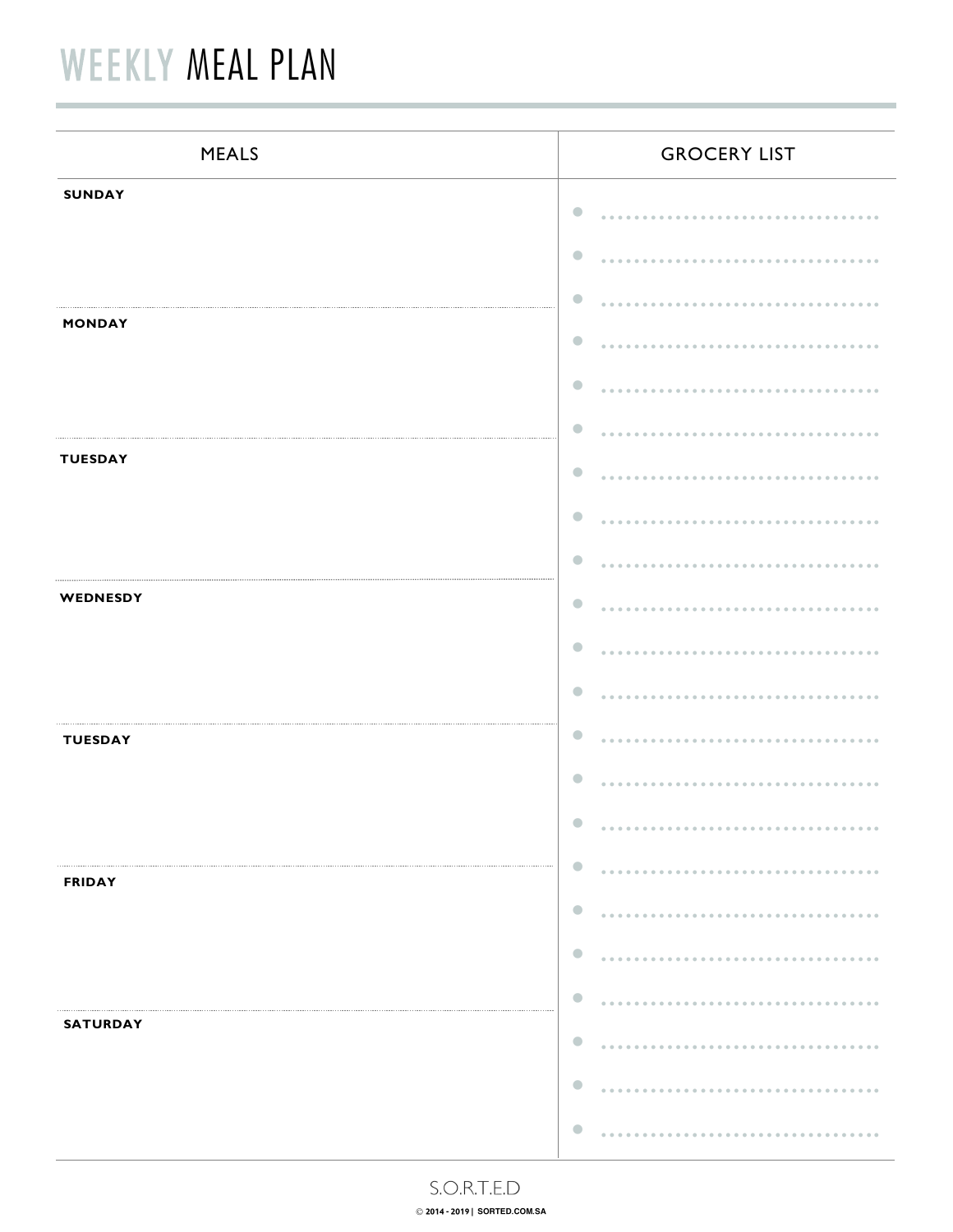Rids' Lunch Box

It's easy now to pack your lunch box, just stick this checklist on your fridge and have fun packing with your kids

| One.   | The day before school,<br>choose one item from each<br>section and put it on your<br>lunchbox | overnight                        | Two. Put the lunchbox in the fridge<br>Three. |                                              |  |
|--------|-----------------------------------------------------------------------------------------------|----------------------------------|-----------------------------------------------|----------------------------------------------|--|
|        | protein                                                                                       | fruits                           | vegetables                                    | carbs                                        |  |
| $\Box$ | Turkey                                                                                        | Apple<br>$\Box$                  | Carrots<br>□                                  | <b>Bread</b><br>$\Box$                       |  |
| $\Box$ | Chicken                                                                                       | Pear<br>$\Box$                   | Bell paper<br>$\mathcal{L}_{\mathcal{A}}$     | Toast<br>□                                   |  |
| $\Box$ | Meatballs                                                                                     | Orange<br>$\Box$                 | Tomatoes<br>$\Box$                            | Bagel<br>□                                   |  |
| $\Box$ | Meat                                                                                          | Grapes<br>$\Box$                 | Green bean<br>$\Box$                          | Tortilla<br>⊏                                |  |
| $\Box$ | Tuna                                                                                          | Kiwi<br>$\Box$                   | Edamame<br>□                                  | Pasta<br>□                                   |  |
| $\Box$ | Hummus                                                                                        | Pineapple<br>⊔                   | Broccoli<br>⊔                                 | Rice<br>L                                    |  |
| $\Box$ | Nut butter                                                                                    | Mango<br>$\Box$                  | Olives<br>□                                   | Couscous<br>□                                |  |
| $\Box$ | Hard-boiled eggs                                                                              | Strawberry<br>$\Box$             | Asparagus<br>$\Box$                           | Crackers<br>$\overline{\phantom{a}}$         |  |
| $\Box$ | Cheese slices                                                                                 | Melon<br>$\Box$                  | Sweet potatoes<br>$\Box$                      | Granola bar<br>$\mathbb{R}^n$                |  |
| $\Box$ | Dates                                                                                         | Banana<br>$\Box$                 | Celery<br>$\Box$                              | Rice cake<br>$\Box$                          |  |
| $\Box$ | Yogurt                                                                                        | <b>Berries</b><br>⊔              | Cucumber<br>$\Box$                            | Baked chips<br>$\Box$                        |  |
| □      | _______________________                                                                       | --------------------<br><b>I</b> | --------------------                          | ----------------------<br>Г                  |  |
| □      | -----------------------                                                                       | ------------------<br>ш          | . _ _ _ _ _ _ _ _ _ _ _ _ _ _ _ _ _           | $\mathbf{L}$<br>---------------              |  |
| $\Box$ |                                                                                               |                                  |                                               |                                              |  |
|        |                                                                                               | Fruit snacks<br>П<br>Yogurt<br>⊔ |                                               |                                              |  |
|        |                                                                                               | Chocolates                       |                                               |                                              |  |
|        |                                                                                               | Pretzels<br>口                    |                                               | S.O.R.T.E.D<br>© 2014 - 2019   SORTED.COM.SA |  |
|        |                                                                                               | Cookies<br>$\perp$               |                                               |                                              |  |
|        | <b>Treats</b>                                                                                 | Mini cupcake<br>⊔                |                                               |                                              |  |